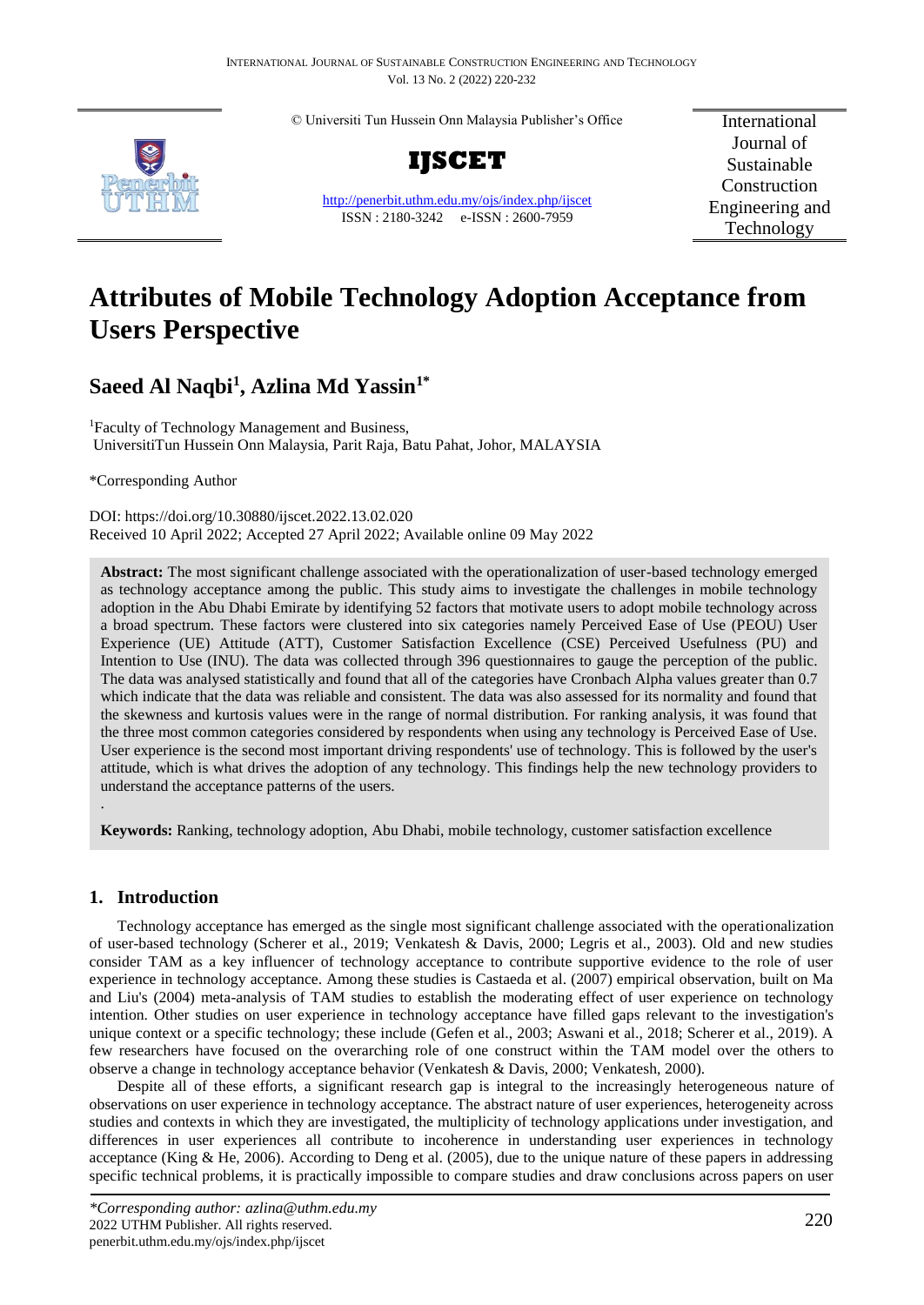experiences within TAM. Despite the challenge of heterogeneity and the lack of common grounds for comparing TAM studies, Venkatesh (2000) observes that the user experience is the best-studied moderator variable in TAM. However, attempts to conceptualize this area have primarily been quantitative, adding to the already existing pool of unique studies without critical insight into the underlying factors that define the user experience in a given technology acceptance context. Furthermore, King and He (2006) asserting use experience without a critical observation of key subjects involved in technology usage is difficult. Therefore, the need for a more comprehensive understanding and conceptualization of user aspects of technology acceptance is necessary and critical (Chatterjee & Kar, 2018).

To contribute to the body of evidence on user experience, it should be noted that only a few studies have chosen to investigate underlying elements of user experience specific to mobile technology systems (Hsi, 2003; Arhippainen& Tähti, 2003). Arhippainen & Tähti (2003) explored user experience specific to mobile application technology or mobile applications. Investigations into user experiences necessitate a broader set of approaches to investigate technology use's underlying constituents and determinants. To be helpful in mobile application technology, these applications must be designed so that the needs and preferences of the users and the context of use are considered (Consolvo et al., 2002). Such studies necessitate the observation of real users in real-world settings to gain the necessary insight thoroughly. Despite the increased relevance of mobile technology to today's businesses, the need for comprehensive conceptualization insight on user experience on technology systems is lacking (Arhippainen& Tähti, 2003, Samonte et al., 2018).

Closing this gap will pave the way for a new stream of studies that address the context of user experience in technology acceptance in a comprehensive way, revealing the underlying factors relevant to mobile application technology (Samonte et al., 2018; Charland & Leroux, 2011). This remains the main gap, and the current study will be one of the first to employ a thorough approach to explore, and at the same time quantitatively conceptualize user experience in mobile application technology acceptance to customer service excellence. According to a preliminary informal observation of the number of users on the ADM mobile application subscription, there are less than 1000 users since the application was first introduced about a year ago (DPM, 2019). A closer look at the ADM application on Google Play, Apple Store, and other mobile application sites reveals that everyone in ADM has not installed the system. This claim is based on common evidence that the total number of downloads is less than 1000, even though ADM currently employs over 2800 people. This preliminary observation also reveals that the applications' overall experience is poor and unsatisfactory.

Furthermore, current online reviews indicate unfavorable and negative user experiences. As a result, the unwillingness to accept mobile technology is currently perceived to stem from poor user experiences with mobile applications. However, because of the widespread use of mobile phones, businesses have been encouraged to leverage available technology to improve work performance and customer experiences (The Media Lab, 2018). Nonetheless, despite this optimistic outlook, the UAE continues to lag behind other countries worldwide in terms of readiness to embrace services based on smartphone technology (Augustine, 2017). Therefore, this study will help understand the challenges in adopting mobile technology in the Abu Dhabi Emirate by understanding the parameters driving users to adopt mobile technology at a broad spectrum.

#### **2. Literature Review**

#### **2.1 The Concept of Technology and Innovation**

The technology comprises artifacts and knowledge, such as intellectual property and organizational capability. As a result, technology plays a vital role in corporate innovation. Finally, technology has been identified as a mode of inquiry and action; inherently representing the various techniques used to create and disseminate knowledge (Hoadley & Kilner, 2005). As a result, it aids in integrating learning, innovation, and continuous improvement; a set of concepts commonly associated with and expected of business excellence.

The need to improve technological innovation capability development has remained a critical component of business development. Furthermore, the assumption that there is a relationship between business innovation and excellence stems from a proper understanding of the concept of technology and what it entails. In addition, information and communication technology (ICT) in particular, continues to be critical to the growth and development of global organisations (Croteau & Bergeron, 2001). This claim has received overwhelming support from relevant literature, including Bergeron and Raymond (1995) and Henderson and Venkatraman (1999).

#### **2.2 The Need for Technology Acceptance and Associated Challenges**

Information systems play an essential role in organisations because they can change how business is conducted (Heeks, 1999). However, the power and efficiency of information systems are constantly evolving (Atler, 1999), increasing the need for businesses to incorporate cutting-edge technology into their workplace. The need for organisations to operate at the highest levels of efficiency drives them to implement new, updated information systems. IT Success was proposed as the dependent variable for information technology (IT) research by William DeLone and Ephraim McLean in 1992. The D&M study examined 180 studies from seven major MIS publications and synthesized six key measures of IT success: system quality, information quality, use, user satisfaction, individual impact, and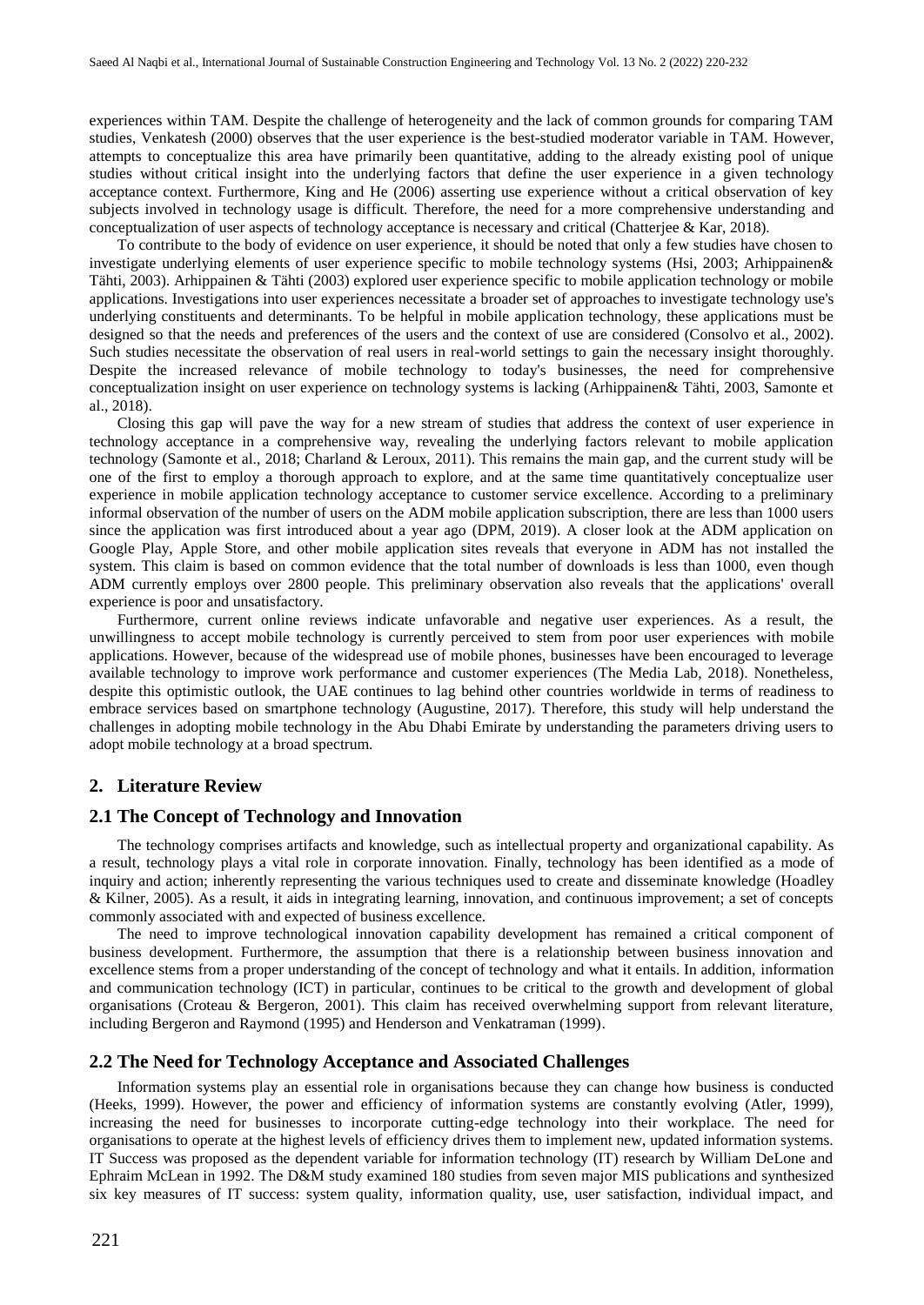organizational impact. However, many businesses fail to successfully integrate new technologies into their operations, which often results in either never seeing a return on investment from an IS implementation or, in some cases, losing large sums of money because the new systems are underutilized or underutilized not used at all. Poulymenakou and Serafeimidis (1997) discovered that IT projects can fail at three points: during development when introduced to users, or during operation. They claimed that IT implementations fail because they are treated solely as IT projects with no regard for human involvement. This can be a fatal error in developing an information system; if the users' needs are ignored, the technology will never meet its intended goals. There is a substantial body of evidence that many information system implementations fail, with approximately 70% of major IS implementations failing. According to the United Nations (2007) and the Institute for Policy Studies (2018), how to improve excellence is critical as business environments become more complex, with a wide range of factors playing different roles. The strength of a country's innovation infrastructure has been proposed to be a function of the country's innovation capacity and the internal environment for innovation within both private and public entities (Thong, 1999). Even though Tornatzky and Fleischer (1990) proposed that an organization with higher quality (skills) human resources will be more capable of technological innovation, many factors continue to impede the smooth acceptance of technology. As a result, Berry et al. (2010) argue that the challenge of technology acceptance can be divided into internal and external components. While the internal environment refers to the firm's practices, the external environment refers to forces outside the firm's environment that play a dominant role.

Handoko et al. (2014) agree with Berry et al. (2010) that, if adequately addressed, external environment technology factors have the potential to boost the firm's overall innovative capacity. The external environment, on the other hand, includes a variety of factors such as government regulation, patent applications, and technological uncertainty but is not limited to technology acceptance behaviour (Damanpour, 1991; Tornatzky& Fleischer, 1990; Mazzoleni & Nelson, 1998; Chen &Puttitanun, 2005; Kim et al., 2012). In addition, Fu et al. (2011), have argued that foreign direct investment (FDI), skilled labour turnover, and Kaufmann et al. (2003) on regional innovation within the firm's external innovation environment all play a significant role in the success of technology projects.

The lack of technology acceptance is one aspect of the external environment that is rather dominant and has been most frequently cited as a reason for technology project failure (Janz et al., 1996; Busch, 1999; Raphaelian& Broadbent, 1999; Croteau & Bergeron, 2001; Raphaelian & Broadbent, 1999; Venkatesh & Davis, 2000; Legris et al., 2003). The refusal to accept technology has direct consequences for technology usage, and the overall purpose for introducing the technology becomes adamant. Acceptance must be overcome for technology to be useful and serve the purpose it was submitted. Prospective users must be willing to engage with and use the technology for the purpose it was introduced.

#### **2.3 Challenges of Technology Acceptance In The UAE and The Urgent Need For Action**

Because of the relatively higher levels of inefficiency associated with performance, the public sector has come under scrutiny. Unlike the private sector, public entities typically lack a strategic vision for future advancement and are often encouraged to implement measures that are only available in the private sector (Kuipers et al., 2014). Other global and regional organisations have emphasized the importance of "high-quality, dependable public services and legal certainty" (European Commission 2010). Donnelly et al., (1995) in an investigation on UK local government, Chiravuri& Abdul (2016) on the excellence of e-government services in the UAE, Zaidi &Qteishat (2012) on India e-Government service delivery excellence, among others, have emphasised the need for technology innovation and strategy to achieve excellence in the public domain.

The United Arab Emirates (UAE) has experienced rapid changes in the technological operationalization of government services over the last few decades (ADCED, 2008). As a result, the Emirate of Abu Dhabi, the largest of the seven emirates that comprise the UAE federation, is playing a significant role in driving the country's socioeconomic development (SCAD, 2014). According to Abu Dhabi's 2030 Vision (ADCED, 2008), the Abu Dhabi government is committed to re-engineering and automating its processes to achieve greater operational excellence. On the other hand, these technology projects are on the verge of failure if acceptance issues are not addressed.

A critical factor of organizational resistance to business strategy development in the UAE is the act of management commitment and sponsorship (Al-Khouri & Bal, 2007; Al-Yahya, 2009; Yaseen &Okour, 2012). The UAE culture encourages conformity to a leader's vision. The absence of explicit executive support can lead to ambiguity in a change initiative's goals and objectives or even make individuals feel "lost" and "paralysed" (Barley, 1990). Furthermore, a lack of management support can lead to poor participation and collaboration among the associated functional units and individuals (Crowswell, 1991). In response to these challenges, technology projects are frequently launched to address them. However, a lack of organizational support impairs technology management and business strategy development in the context of the UAE (Barley, 1990; Bensaou& Earl, 1998; Crowswell, 1991). Poor communication, a stifling UAE social culture, an overemphasis on individual privacy, and other regional issues have been cited as reasons why technology change initiatives fail (Al-Mashari & Zairi, 1999; Dixon et al., 1994; Fondas, 1993; Rodney & John, 1999; Biygautane& Al-Yahya, 2010; Biygautane& Al-Yahya, 2011).

Another internal challenge to technology adoption is a lack of information technology (IT) competency. A lack of computer self-efficacy frequently leads to a fear of losing power and, as a result, user resistance to technology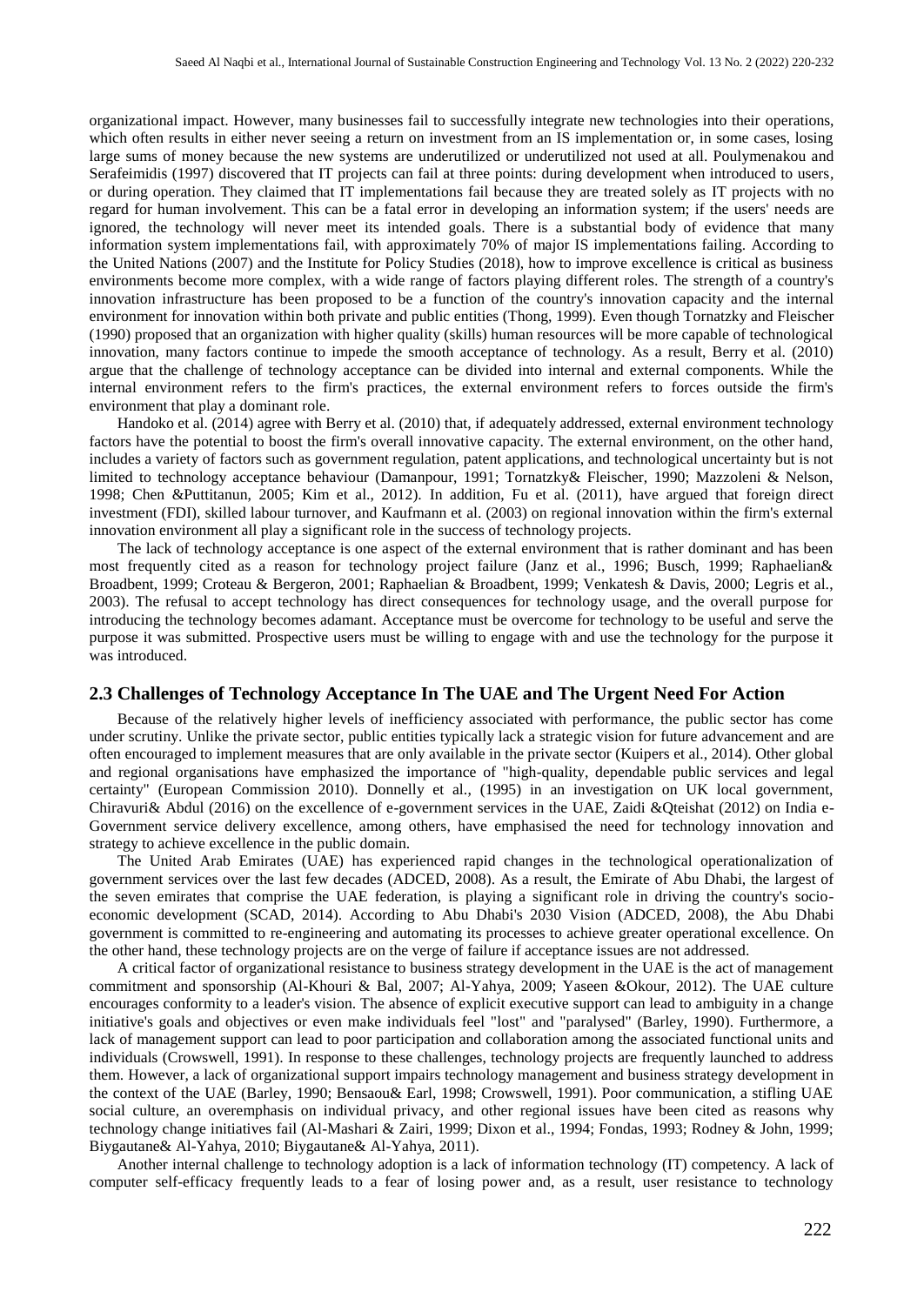acceptance (Al-Khouri & Bal, 2007; Hesson, 2007). IT competence is defined here as the skills and knowledge required to operate these technologies effectively. As IT projects become operational, it is necessary to use IT competently (Al-Khouri & Bal, 2007; Bensaou& Earl, 1998). To add to the challenges of technology acceptance in the UAE, the majority of the UAE workforce is made up of expatriates (SCAD, 2014). Expatriates frequently believe that changing business strategies will inevitably result in, or at least partially contribute to, the replacement of expatriate workers with UAE nationals (Hesson, 2007; Al-Yahya, 2009). In turn, UAE nationals may believe that these changes will automate their duties, rendering their jobs obsolete or less relevant. These concerns frequently lead to vehement opposition to change in the UAE public sector from both expatriates and UAE nationals.

A lack of perceived personal benefits is a critical technology acceptance resistance factor. Individuals perceive business strategy development and technological innovation as a burden rather than a means of improving and streamlining operations due to this perception (Kudray& Kleiner, 1997; Yaseen &Okour, 2012). Fairness is a critical tenet of UAE social culture. Uneven distribution of burdens and rewards in an organization is perceived as unfair and is fiercely opposed by individuals. However, there is no doubt that any strategic initiative may necessitate sacrifices from some individuals while benefiting others. Therefore, there is an urgent need to assess challenges to reach fair compromises and overcome the overall challenge of technology acceptance (Badawy, 1980; Darwish, 1998; Muna, 1980; Yaseen & Okour, 2012).

Several Researchers have pointed out considerations of the users for adopting technological changes as well the measuring the attributes defining customer satisfaction. Comprehensive literature review resulted in identifying 51 attributes classified into six categories as in Table 1.

| Category        | <b>Attributes</b>                                                           | <b>Source</b>      |
|-----------------|-----------------------------------------------------------------------------|--------------------|
| Perceived       | 1. Using mobile app enhances my effectiveness                               | Shen, Luo, and     |
| Usefulness (PU) | 2. Using mobile app makes it easier to do the tasks.                        | Sun (2015)         |
|                 | Using mobile app improves my performance.<br>3.                             |                    |
|                 | 4. Overall, I find the mobile app system useful.                            |                    |
|                 | The mobile app makes it easy for you to find the content you need.<br>5.    |                    |
|                 | The mobile app provides useful content.<br>6.                               |                    |
|                 | 7. The mobile app makes it easy for you to choose what you want to learn.   |                    |
|                 | 8. I believe mobile app can assist interaction to whom you want.            |                    |
|                 | 9. Overall, I find the mobile app system easy to use.                       |                    |
|                 | 10. My interaction with the mobile app system is clear and understandable.  |                    |
|                 | 11. I find it easy to get the mobile app system to do what I want it to do. |                    |
|                 | 12. Mobile app enables me to accomplish tasks more quickly                  |                    |
| Perceived Ease  | 1. Learning to use the mobile app was easy for me.                          | Park, Goering,     |
| of Use (PEOU)   | 2. I found it easy to get the mobile app to do what I want it to do         | Head, and Ellis    |
|                 | to manage my tasks.                                                         | (2017)             |
|                 | 3. Using the mobile app was clear and understandable.                       |                    |
|                 | 4. I found the mobile app to be flexible to use.                            |                    |
|                 | 5. It was easy for me to become skilful at using the mobile app.            |                    |
|                 | 6. I found the mobile app to be easy to use.                                |                    |
| Attitude (ATT)  | 1. Using mobile app is good.                                                | Weng, Yang, Ho,    |
|                 | 2. My using mobile app is favourable.                                       | and Su $(2018)$    |
|                 | 3. It is a positive influence for me to use mobile app.                     |                    |
|                 | 4. I think it is valuable to use mobile app.                                |                    |
|                 | 5. I think it is a trend to use mobile app                                  |                    |
| Intention To    | 1. I intend to use mobile app in the next few months.                       | Revels, Tojib, and |
| Use (INU)       | I predict that I would use mobile app in the next few months.<br>2.         | Tsarenko (2010)    |
|                 | 3. I plan to use mobile app in the next few Months                          |                    |
| User            | The mobile app is focused on sensory appeal.<br>1.                          | Sheng, and Teo     |
| Experience      | The mobile app tries to excite my senses.<br>2.                             | (2012)             |
| (UE)            | The mobile app tries to be emotional.<br>3.                                 |                    |
|                 | The mobile app tries to be affective.<br>4.                                 |                    |
|                 | The mobile app tries to intrigue me.<br>5.                                  |                    |
|                 | The mobile app tries to stimulate my curiosity.<br>6.                       |                    |
|                 | The mobile app causes me to think creatively.<br>7.                         |                    |
|                 | The mobile app tries to make me think about my lifestyle.<br>8.             |                    |
|                 | The mobile app tries to remind me of the activities I can do.<br>9.         |                    |
|                 | 10. The mobile app gets me to think about my behaviour.                     |                    |
|                 | 11. The mobile app tries to make me think about bonds.                      |                    |

|  |  |  |  |  | Table 1 - Attributes defining adoption of new technology |
|--|--|--|--|--|----------------------------------------------------------|
|--|--|--|--|--|----------------------------------------------------------|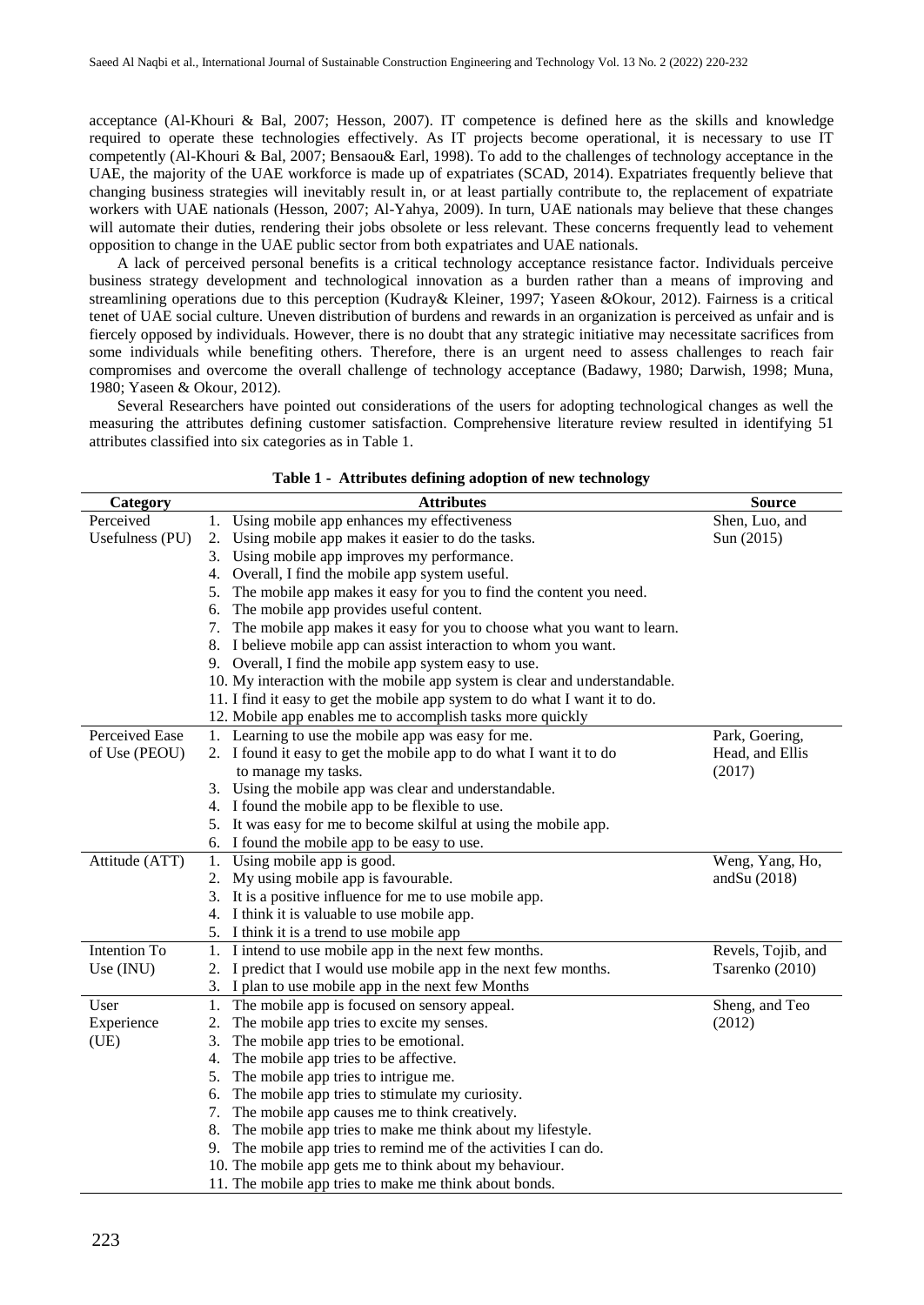|                     | 12. I can relate to other people through the mobile app.                                                                                        |
|---------------------|-------------------------------------------------------------------------------------------------------------------------------------------------|
|                     | 13. The mobile app tries to get me to think about relationships.                                                                                |
|                     | 14. It is easy and comfortable to use the mobile app.                                                                                           |
|                     | 15. The mobile app can transfer files simply and rapidly                                                                                        |
| Customer<br>Service | 1. This mobile app company provider is committed to provide services to its<br>Ariffin, Mokhtar,<br>clients excellently.<br>and Yusoff $(2020)$ |
| Excellence<br>(CSE) | 2. The services provided by this mobile app company provider are suitable<br>and fulfilling the clients' needs.                                 |
|                     | 3. This mobile app company provider provides excellent services to its<br>clients.                                                              |
|                     | 4. This mobile app company provider solves their clients' complaints as<br>soon as possible.                                                    |
|                     | 5. This mobile app company provider has enough resources to provide<br>excellent services.                                                      |
|                     | 6. This mobile app company provider regularly improves their work<br>processes in serving their clients.                                        |
|                     | 7. The service process provided in this mobile app company provider is not<br>complicated.                                                      |
|                     | 8. This mobile app company provider's staff plays their roles accordingly.                                                                      |
|                     | 9. The staffs of this mobile app company provider are capable of providing<br>excellent services.                                               |
|                     | 10. The staff of this mobile app company provider is motivated and friendly<br>to the clients                                                   |

#### **3. Research Methodology**

For data collection in this study, a self-administered questionnaire was created. A questionnaire survey is more effective for collecting data with reduced time and cost (Almarashda et al. 2021). The questionnaire contained 51 items organised into six categories to assess customer service excellence in technology adoption. The items were evaluated using a 6-point Likert scale. The Likert scale is a psychometric scale with multiple varieties. Respondents can select their opinions, attitudes, or feelings about a specific issue (Nemoto and Beglar, 2014 cited by Almansoori et al. 2021). It is a unidimensional scale of measurement that ensures all items of measurement measure the same thing. It is one of the most popular scales of measurement used in survey research (Giudici, 2005; Oppenheim, 2000). The study selects the 6-Point Likert Scale because the responses obtained using this scale are not excessively skewed. The sensitivity of the responses is greater when compared to other scales such as the five-point Likert scale (Collis & Hussey, 2013; Natarajan, Balasubramanian, & Kasilingam, 2017). The variable was measured using a scale ranging from 1 to 6, with 1 strongly disagree and 6 strongly agree. SPSS version 26 software was used to manage the collected data in this study

#### **4. Reults and Discussion**

The targeted respondents were given a total of 537 questionnaire forms. As a result of this, 417 questionnaires were returned. Out of these, 396 were filled out by respondents, representing a 73.74 percent response rate, and were used for further analysis to achieve the study's goal. The characteristics of the respondents who filled out the questionnaire form were gathered and summarized in table 2.

| <b>Demographic Variable</b> | Category           | <b>Frequency</b> | $%$ age |
|-----------------------------|--------------------|------------------|---------|
| Gender                      | Male               | 300              | 75.8%   |
|                             | Female             | 96               | 24.2%   |
| <b>Marital Status</b>       | Married            | 332              | 81.4%   |
|                             | Single             | 64               | 17.4%   |
| Age group                   | 21-30              | 144              | 36.2%   |
|                             | $31-40$            | 127              | 32.1%   |
|                             | $41 - 50$          | 93               | 23.5%   |
|                             | More than 50 Years | 32               | 8.3%    |
| Education                   | Diploma            | 6                | 1.5%    |
|                             | <b>Bachelors</b>   | 261              | 65.9%   |
|                             | <b>Masters</b>     | 125              | 31.6%   |
|                             | PhD                | 4                | 1%      |

|  | Table 2 - Characteristics of the respondents |  |  |
|--|----------------------------------------------|--|--|
|--|----------------------------------------------|--|--|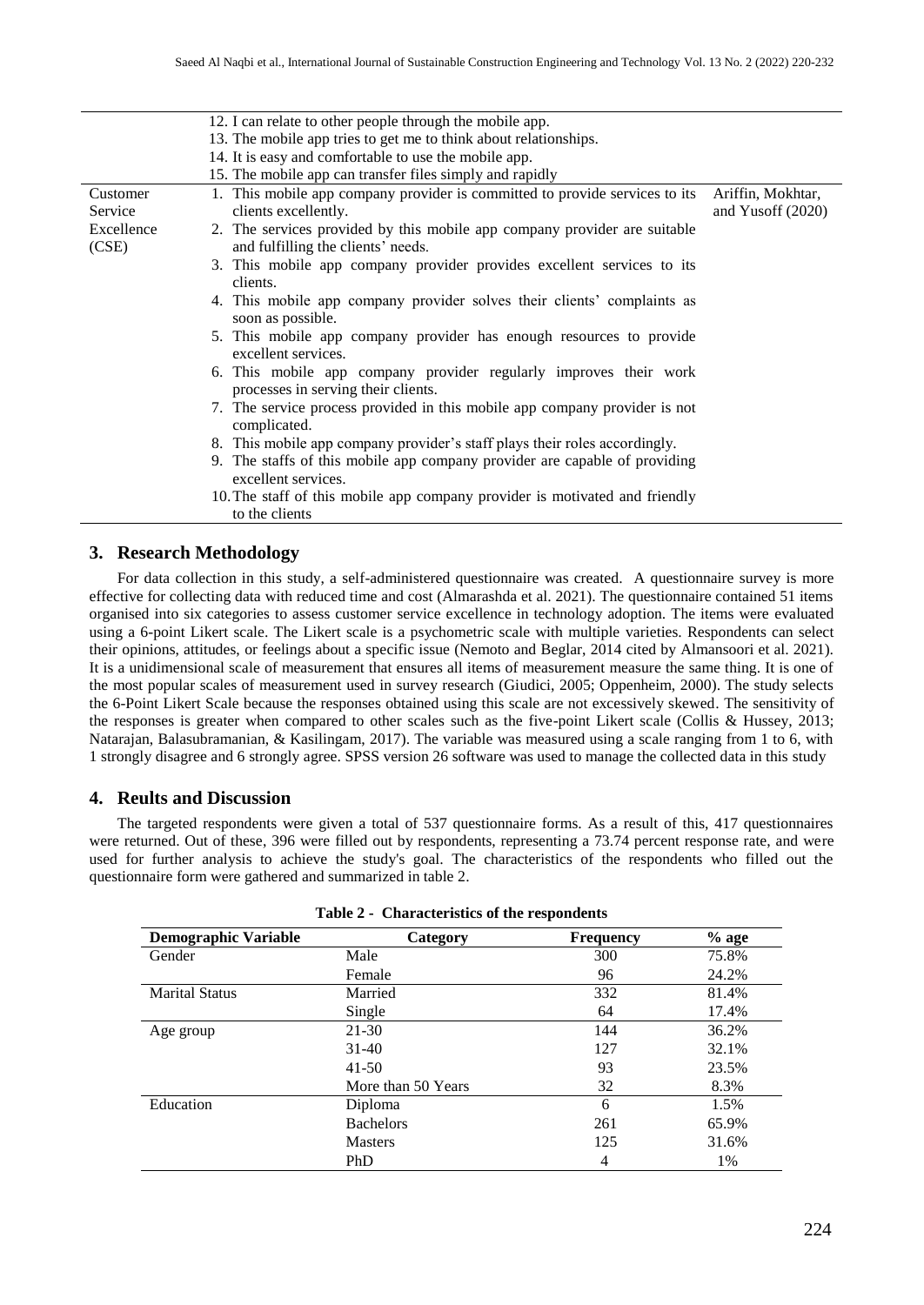According to Table 2, the majority of respondents, 75.8 percent, were males, while the remaining 24.2 percent were females. In contrast, 81.4 percent of respondents were married, while 18.6 percent were unmarried. The characteristics also shed light on the age group of the respondents. The majority of those who responded were under the age of thirty. On the other hand, 36.2 percent of respondents were between the ages of 21 and 30 years old, while 32.1 percent were between 31 and 40 years old. Furthermore, 23.5 percent of those polled are between 41 and 50. Finally, the remaining respondents were over the age of 50. In terms of education, most respondents (64.9%) held a Bachelor's degree; 31.6 percent held a Masters Degree in a different discipline, 4 (1%) held a PhD, and only 1.5 percent held a diploma in a different discipline.

## **4.1 Reliability Test**

The internal consistency of research instruments is defined as reliability. It is a method for determining the quality of a research instrument, and it refers to the degree to which test scores are free of measurement error (Muijs 2004). Cronbach's alpha coefficient is a widely used method for assessing reliability. Its value ranges from 0 (lowest internal consistency) to 1 (highest internal consistency) (Sekaran & Bougie 2016). If the Cronbach's alpha value equals or exceeds 70%, the measure is considered reliable (Thanasegaran 2009, Alhammadi and Memon 2020, Memon at al. 2014). The Cronbach Alpha value for the indicators in this study was calculated using the SPSS software package, as shown in table 3.

| Category                           | <b>Cronbach Alpha</b> |
|------------------------------------|-----------------------|
| Perceived Usefulness               | 0.889                 |
| Perceived Ease of Use              | 0.86                  |
| Attitude                           | 0.86                  |
| Intention To Use                   | 0.90                  |
| User Experience                    | 0.924                 |
| <b>Customer Service Excellence</b> | 0.924                 |

**Table 3 - Reliability of the test**

Table 3 shows that the Cronbach's alpha value for all the categories of indicators is above 0.700, indicating that the internal consistency of the categories is acceptable.

#### **4.2 Normality Assumption**

Hair et al. (2014) referred to normality as the level of distribution of the data available deals with normal distribution. It is key to evaluate the data to assess if it is too much abnormal (Hair et al., 2017). If the data is abnormal, it will be a severe problem for the analysis. Researchers have defined skewness as the "Skewness known as "the measure of the symmetry of distribution; in most instances the comparison is made to a normal distribution. A positively skewed distribution has relatively few large values and tails off to the right, and a negatively skewed distribution has relatively few small values and tails off to the left", and Kurtosis known as "the measure of the peakedness or flatness of distribution when compared with a normal distribution. The positive values show the distribution of the data to be peaked whereas the negative values reflect the distribution of data to be flat (Hair et al., 2014, p33-34). Kline (1998) mentioned that the range of skewness and Kurtosis must be between -3 and +3. The results of normality for the collected data are presented in Table 4.

| <b>Factors</b> | <b>Skewness</b>   |                  | <b>Kurtosis</b>   |                  |  |
|----------------|-------------------|------------------|-------------------|------------------|--|
|                | <b>Statistics</b> | <b>Std Error</b> | <b>Statistics</b> | <b>Std Error</b> |  |
| <b>PEOU</b>    | $-1.865$          | 0.124            | 2.505             | 0.247            |  |
| PU             | $-1.257$          | 0.124            | 0.812             | 0.247            |  |
| <b>INU</b>     | $-1.471$          | 0.124            | 1.421             | 0.247            |  |
| <b>CSE</b>     | $-1.253$          | 0.124            | 0.731             | 0.247            |  |
| UE             | $-1.730$          | 0.124            | 2.268             | 0.247            |  |
| <b>ATT</b>     | $-1.344$          | 0.124            | 0.871             | 0.247            |  |

**Table 4 - Result for skewness and kurtosis for normality test**

From table 3, it can be seen that the Skewness and Kurtosis of all the categories of attributes are within the recommended values, which shows that the collected is normal.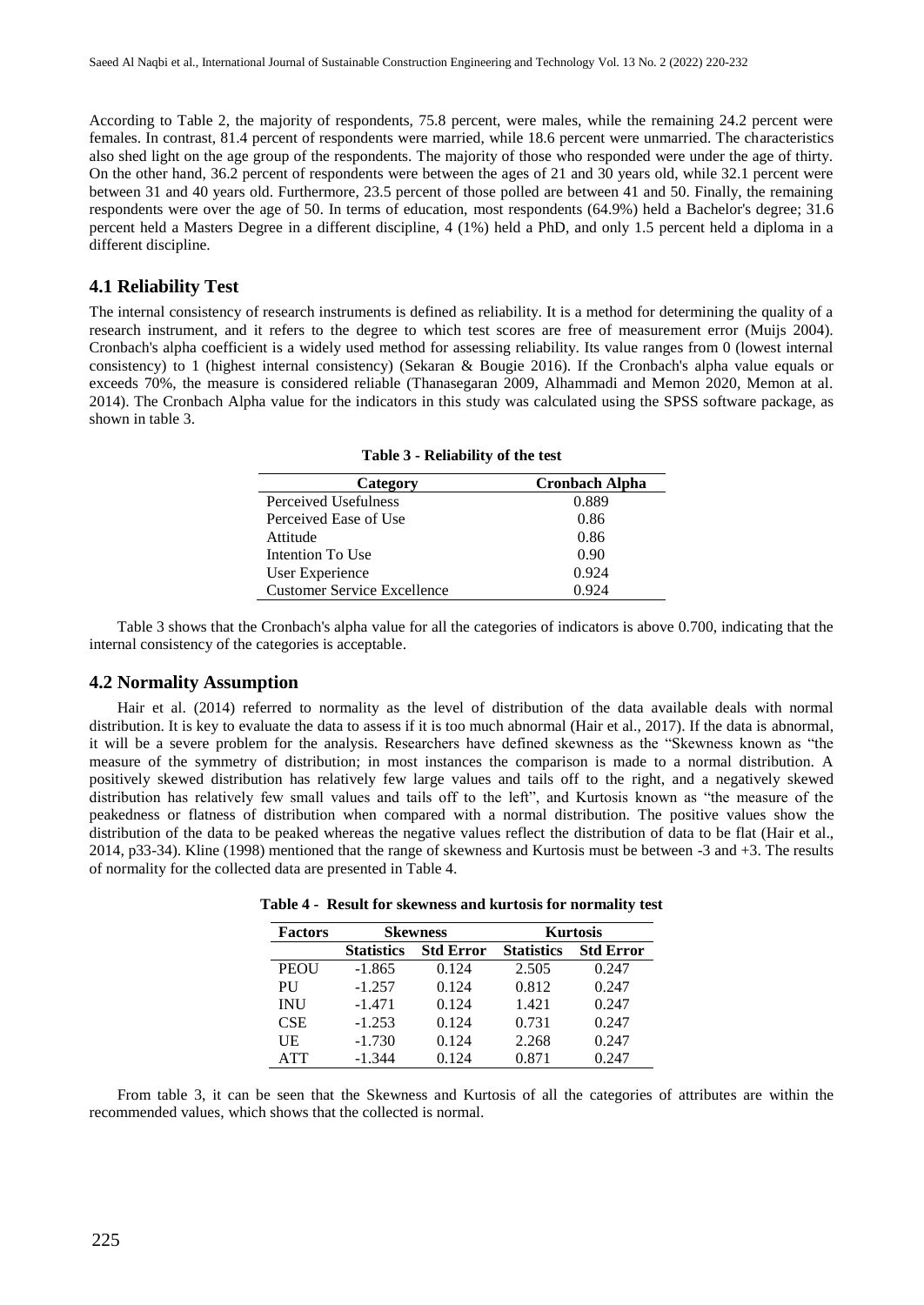## **4.3 Ranking of the Attributes**

The factors defining the parameters of customer satisfaction excellence for adopting technology in Abu Dhabi were analyzed for calculating Average, Standard Deviation, Skewness, and Kurtosis to rank the parameters for understanding the priority level. The results are presented in table 5.

| ID                | Average                                           | SD   | <b>Skewness</b> | <b>Kurtosis</b> | <b>Rank</b>              |
|-------------------|---------------------------------------------------|------|-----------------|-----------------|--------------------------|
|                   | <b>Category: Perceived Ease of Use</b>            |      |                 |                 |                          |
| PEOU1             | 5.26                                              | 1.12 | $-1.57$         | 1.58            | 3                        |
| PEOU <sub>2</sub> | 5.28                                              | 1.12 | $-1.81$         | 2.98            | $\overline{c}$           |
| PEOU3             | 5.24                                              | 1.12 | $-1.67$         | 2.37            | $\overline{\mathcal{L}}$ |
| PEOU4             | 5.30                                              | 1.13 | $-1.84$         | 2.81            | $\mathbf{1}$             |
| PEOU5             | 5.07                                              | 1.29 | $-1.48$         | 1.42            | 6                        |
| PEOU <sub>6</sub> | 5.24                                              | 1.23 | $-1.77$         | 2.51            | 5                        |
|                   | <b>Category: Perceived Usefulness</b>             |      |                 |                 |                          |
| PU1               | 4.63                                              | 1.50 | $-0.86$         | $-0.31$         | 9                        |
| PU <sub>2</sub>   | 4.68                                              | 1.40 | $-0.86$         | $-0.16$         | 6                        |
| PU <sub>3</sub>   | 4.67                                              | 1.39 | $-0.82$         | $-0.24$         | 7                        |
| PU4               | 4.56                                              | 1.36 | $-0.58$         | $-0.73$         | 10                       |
| PU <sub>5</sub>   | 4.36                                              | 1.42 | $-0.49$         | $-0.65$         | 11                       |
| PU <sub>6</sub>   | 4.66                                              | 1.41 | $-0.81$         | $-0.35$         | 8                        |
| PU7               | 4.88                                              | 1.30 | $-1.13$         | 0.43            | $\overline{\mathcal{L}}$ |
| PU8               | 4.95                                              | 1.31 | $-1.31$         | 1.01            | $\overline{c}$           |
| PU <sub>9</sub>   | 4.92                                              | 1.23 | $-1.34$         | 1.41            | 3                        |
| <b>PU10</b>       | 4.95                                              | 1.24 | $-1.25$         | 0.93            | $\mathbf{1}$             |
| <b>PU11</b>       | 4.85                                              | 1.36 | $-1.09$         | 0.20            | 5                        |
| <b>PU12</b>       | 4.23                                              | 1.36 | $-0.30$         | $-0.78$         | 12                       |
|                   | <b>Category: Intention to Use</b>                 |      |                 |                 |                          |
| INU1              | 4.96                                              | 1.38 | $-1.43$         | 1.25            | 3                        |
| INU <sub>2</sub>  | 5.02                                              | 1.22 | $-1.64$         | 2.56            | $\,1\,$                  |
| INU3              | 4.97                                              | 1.24 | $-1.33$         | 1.27            | $\overline{c}$           |
|                   | <b>Category: Customer Satisfaction Excellence</b> |      |                 |                 |                          |
| CSE1              | 5.05                                              | 1.37 | $-1.45$         | 1.10            | $\overline{4}$           |
| CSE <sub>2</sub>  | 5.04                                              | 1.18 | $-1.22$         | 0.81            | 5                        |
| CSE3              | 5.06                                              | 1.20 | $-1.35$         | 1.16            | $\overline{c}$           |
| CSE4              | 4.91                                              | 1.35 | $-1.14$         | 0.21            | 9                        |
| CSE <sub>5</sub>  | 5.05                                              | 1.33 | $-1.41$         | 1.02            | 3                        |
| CSE <sub>6</sub>  | 5.04                                              | 1.19 | $-1.25$         | 0.94            | 6                        |
| CSE7              | 5.06                                              | 1.15 | $-1.25$         | 0.87            | $\mathbf{1}$             |
| CSE8              | 4.90                                              | 1.36 | $-1.11$         | 0.13            | 10                       |
| CSE9              | 4.99                                              | 1.23 | $-1.18$         | 0.64            | 8                        |
| CSE10             | 5.02                                              | 1.20 | $-1.17$         | 0.61            | $\boldsymbol{7}$         |
|                   | <b>Category: User Experience</b>                  |      |                 |                 |                          |
| UE1               | 5.07                                              | 1.08 | $-1.13$         | 0.85            | 11                       |
| UE <sub>2</sub>   | 5.08                                              | 1.06 | $-1.11$         | 0.84            | 7                        |
| UE3               | 5.10                                              | 1.05 | $-1.04$         | 0.35            | 5                        |
| UE4               | 5.10                                              | 1.08 | $-1.08$         | 0.51            | 6                        |

**Table 5: Ranking of the attributes driving technology adoption**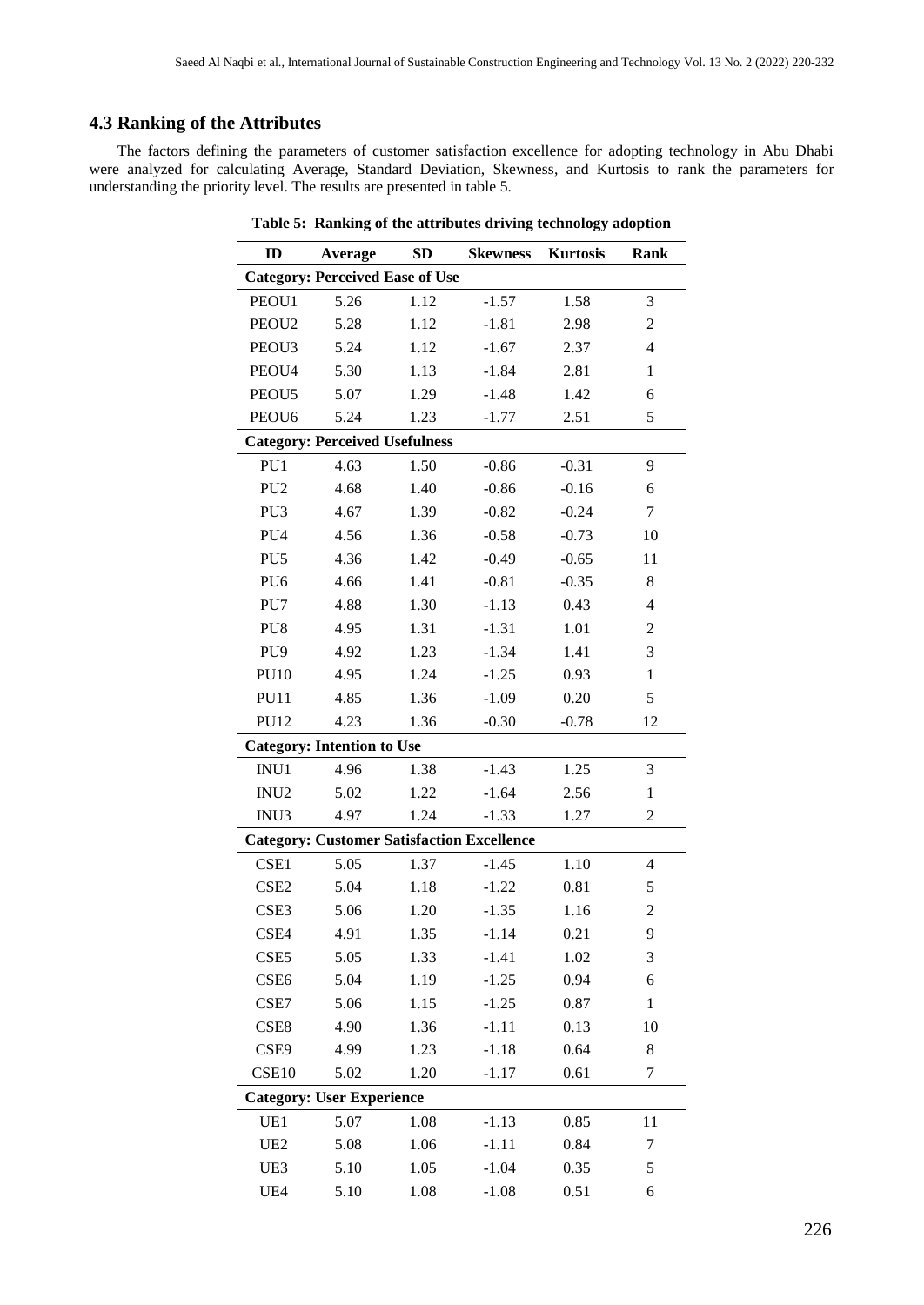| UE5                       | 5.07 | 1.04 | $-1.14$ | 1.21 | 9              |
|---------------------------|------|------|---------|------|----------------|
| UE <sub>6</sub>           | 5.05 | 1.09 | $-1.13$ | 0.90 | 12             |
| UE7                       | 5.08 | 1.06 | $-1.10$ | 0.69 | 7              |
| UE8                       | 5.11 | 1.08 | $-1.15$ | 0.58 | 3              |
| UE9                       | 5.11 | 1.09 | $-1.22$ | 1.02 | 4              |
| <b>UE10</b>               | 5.07 | 1.07 | $-1.33$ | 1.94 | 10             |
| UE11                      | 5.02 | 1.11 | $-1.01$ | 0.29 | 13             |
| <b>UE12</b>               | 5.08 | 1.08 | $-1.16$ | 0.91 | 8              |
| <b>UE13</b>               | 5.11 | 1.05 | $-1.05$ | 0.23 | $\overline{2}$ |
| <b>UE14</b>               | 5.12 | 1.08 | $-1.20$ | 1.03 | 1              |
| <b>UE15</b>               | 5.10 | 1.05 | $-1.30$ | 1.78 | 5              |
| <b>Category: Attitude</b> |      |      |         |      |                |
| ATT1                      | 5.02 | 1.15 | $-1.12$ | 0.58 | 4              |
| ATT <sub>2</sub>          | 5.05 | 1.13 | $-1.17$ | 0.85 | 3              |
| ATT3                      | 5.08 | 1.08 | $-1.04$ | 0.19 | 1              |
| ATT4                      | 5.06 | 1.12 | $-1.11$ | 0.57 | $\overline{2}$ |
| ATT5                      | 5.05 | 1.13 | $-1.38$ | 1.81 | 3              |

From table 5, it can be seen that in the category Perceived Ease of Use, the attribute PEOU4 i.e. I found the mobile app to be flexible to use is the first ranked attribute, followed by PEOU2 (Learning to use the mobile app was easy for me) and PEOU1 (I found it easy to get the mobile app to do what I want it to do to manage my tasks). In the category of perceived usefulness, top three attributes are PU10 (My interaction with the mobile app system is clear and understandable), PU8 (I believe the mobile app can assist interaction to whom you want) and PU9 (Overall, I find the mobile app system easy to use). INU2, INU3 and INU1 are reported as rank 1, rank 2 and rank 3 attributes, respectively in the category of intention to use. These attributes are I predict that I would use mobile app in the next few months, I plan to use mobile app in the next few months and I intend to use the mobile app in the next few months. Examining customer satisfaction excellence, it is seen that CSE7, CSE3 and CSE5 are rank 1,2,3 attributes respectively which are the service process provided in this mobile app company provider is not complicated, this mobile app company provider offers excellent services to its clients and this mobile app company provider regularly improves their work processes in serving their clients. The respondents have ranked UE14, UE12 and UE8 as top three attributes in the category of user experience. These attributes are defined as it is easy and comfortable to use the mobile app, the mobile app tries to get me to think about relationships and the mobile app tries to make me think about my lifestyle. While measuring attitude it was found that ATT3 is the top-ranked attribute which it defined as t is a positive influence for me to use the mobile app. ATT4 i.e. I think it is valuable to use mobile app is reported as 2nd ranked attribute. The respondents have ranked ATT2 and ATT5 at 3rd place by assigning same weight. These attributes are that my using the mobile app is favourable, and I think it is a trend to use it. All the categories of the attributes were also ranked as presented in Table 6.

| Category                               | Mean   | <b>Std. Dev</b> | Rank |
|----------------------------------------|--------|-----------------|------|
| Perceived Ease of Use (PEOU)           | 5.2318 | 1.00958         |      |
| User Experience (UE)                   | 5.0837 | 0.81899         |      |
| Attitude (ATT)                         | 5.0505 | 0.96901         |      |
| Customer Satisfaction Excellence (CSE) | 5.0111 | 0.94580         |      |
| Perceived Usefulness (PU)              | 4.6954 | 0.98210         |      |
| Intention to Use (INU)                 | 4 9846 | 1 18205         |      |

**Table 6 - Ranking of the categories driving technology adoption**

From table 6, it can be observed that Perceived Ease of Use is the most common category considered by the respondent for using any technology. Second ranked category to drive the use of technology as perceived by the respondents is user experience. This is followed by the attitude of the user which drives the adoption of any technology.

#### **5. Conclusion**

This study investigated various categories and attributes which drive the promotion of new technology among the public. This was carried out by considering an example of mobile application in the Abu Dhabi. The perception of the public was gathered through a questionnaire survey. The investigation was done based on six categories Perceived Ease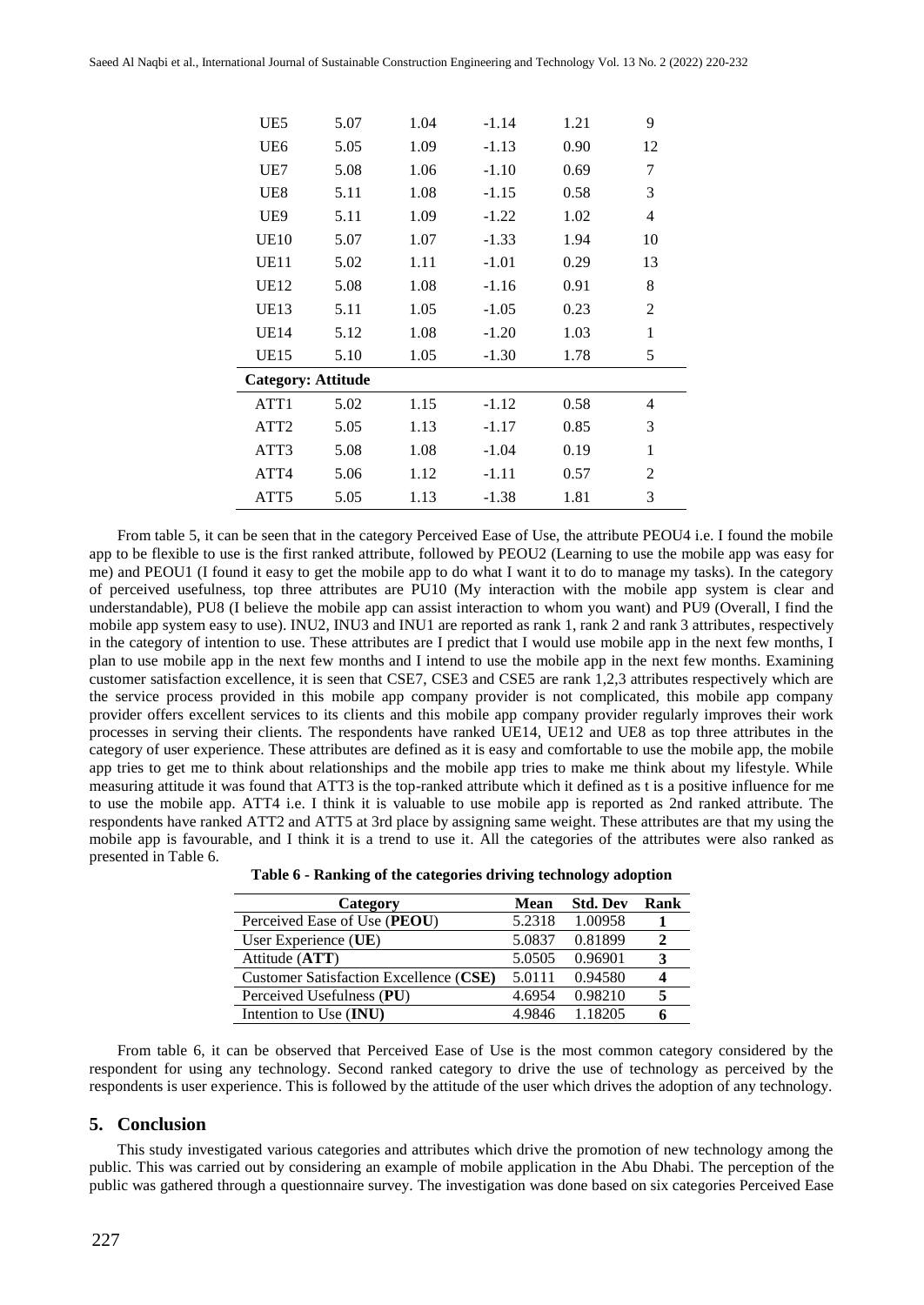of Use (PEOU) User Experience (UE) Attitude (ATT), Customer Satisfaction Excellence (CSE) Perceived Usefulness (PU), Intention to Use (INU) consisting of total 51 attributes or factors. Analysis of 396 samples showed that all of the categories of the investigated attributes have Cronbach Alpha values greater than 0.7, indicating that the data is reliable and consistent. Furthermore, the data's skewness and kurtosis values stated that the data is normal and suitable for further analysis. Ranking among the categories of attributes, found that Perceived Ease of Use is ranked first. User experience is the second most important category driving respondents' use of technology. This is followed by the user's attitude, which drives the adoption of any technology. This findings help the new technology providers to understand the acceptance patterns of the users.

#### **Acknowledgment**

The authors would like to thank the Universiti Tun Hussein Onn Malaysia.

#### **References**

ADCED (2008), "The Abu Dhabi economic vision 2030", Abu Dhabi Council for Economic Development, Abu Dhabi.

- Alhammadi, A. S. A. M. and Memon, A. H. (2020), "Ranking of the Factors Causing Cost Overrun in Infrastructural Projects of UAE", International Journal of Sustainable Construction Engineering and Technology, Vol. 11, No. 2, pp. 204-211.
- Almansoori, M. T. S., Rahman, I. A., Memon, A. H. and Nasaruddin, N. A. N. (2021), "Structural Relationship of Factors Affecting PMO Implementation in the Construction Industry", Civil Engineering Journal, Vol. 7, No. 12, pp. 2109-2118.
- Almarashda, H. A. H. A., Baba, I. B., Ramli, A. A., Memon, A. H. and Rahman, I. A. (2021), "Human Resource Management and Technology Development in Artificial Intelligence Adoption in the UAE Energy Sector", Journal of Applied Engineering Sciences, Vol. 11, No. 2.
- Al-Khouri, A.M. and Bal, J. (2007), "Electronic government in the GCC countries", International Journal of Social Sciences, Vol. 1 No. 2, pp. 83-98.
- Al-Mashari, M. and Zairi, M. (1999), "BPR implementation process: an analysis of key AAsuccess and failure factors", Business Process Management Journal, Vol. 5 No. 1, p. 87.
- Al-Yahya, K.O. (2009), "Power-influence in decision making, competence utilization, and organizational culture in public organizations: the Arab World in comparative perspective", Journal of Public Administration Research and Theory, Vol. 19 No. 2, pp. 385-407
- Arhippainen, L. and Tähti, M. (2003), "Empirical evaluation of user experience in two adaptive mobile application prototypes", Proceedings of the 2nd International Conference on Mobile and Ubiquitous Multimedia, Linköping University Electronic Press, No. 011, pp. 27-34.
- Ariffin, H., Mokhtar, S. S. A. and Yusoff, Y. M. (2020), "The Service Excellence Performance of Public Universities in Malaysian-an internal client's experiences".
- Aswani, R., Ilavarasan, P. V., Kar, A. K. and Vijayan, S. (2018), "Adoption of public WiFi using UTAUT2: An exploration in an emerging economy", International Conference on Computational Intelligence and Data Science (ICCIDS 2018).
- Atler, J. (1999), "How to help: A guide to mentoring", Newsweek, Vol. 22, pp. 24.
- Augustine, B. D. (2017), "UAE ranks high in technology adoption in financial services", https://gulfnews.com/business/banking/uae-ranks-high-in-technology-adoption-in-financial-services-1.2136502
- Badawy, M.K. (1980), "Styles of Mideastern managers", California Management Review, Vol. 22, No. 3, pp. 51-58.
- Barley, S.R. (1990), "The alignment of technology and structure through roles and networks", Administrative Science Quarterly, Vol. 35, No. 1, pp. 61-103.
- Bensaou, M. and Earl, M. (1998), "The right mind-set for managing information technology", Harvard Business Review, Vol. 76, No. 5, pp. 118-128.
- Bergeron F. and Raymond, L. (1995), "The contribution of information technology to the bottom line: a contingency perspective of strategy dimensions", Proceedings of the International Conference on Information Systems, Amsterdam, pp. 167-181
- Berry, H., Guillen, M. F., and Zhou, N., (2010), "An institutional approach to cross national distance", Journal of International Business Studies, Vol. 41, No. 9, pp.1460-1480.
- Biygautane, M. and Al-Yahya, K. (2010), "Knowledge management in Dubai's public Sector: opportunities and challenges", Dubai School of Government, Policy Brief, available at: www.dsg.ae/portals/0/DSG\_Policy\_Brief\_24.pdf
- Biygautane, M. and Al-Yahya, K. (2011), "Knowledge management in the UAE's public sector: the case of Dubai", Gulf Research Meeting Conference, University of Cambridge, Cambridge.
- Busch, B. H. (1999), "IT should get more involved in strategic planning process", Internet Week Issue, pp. 755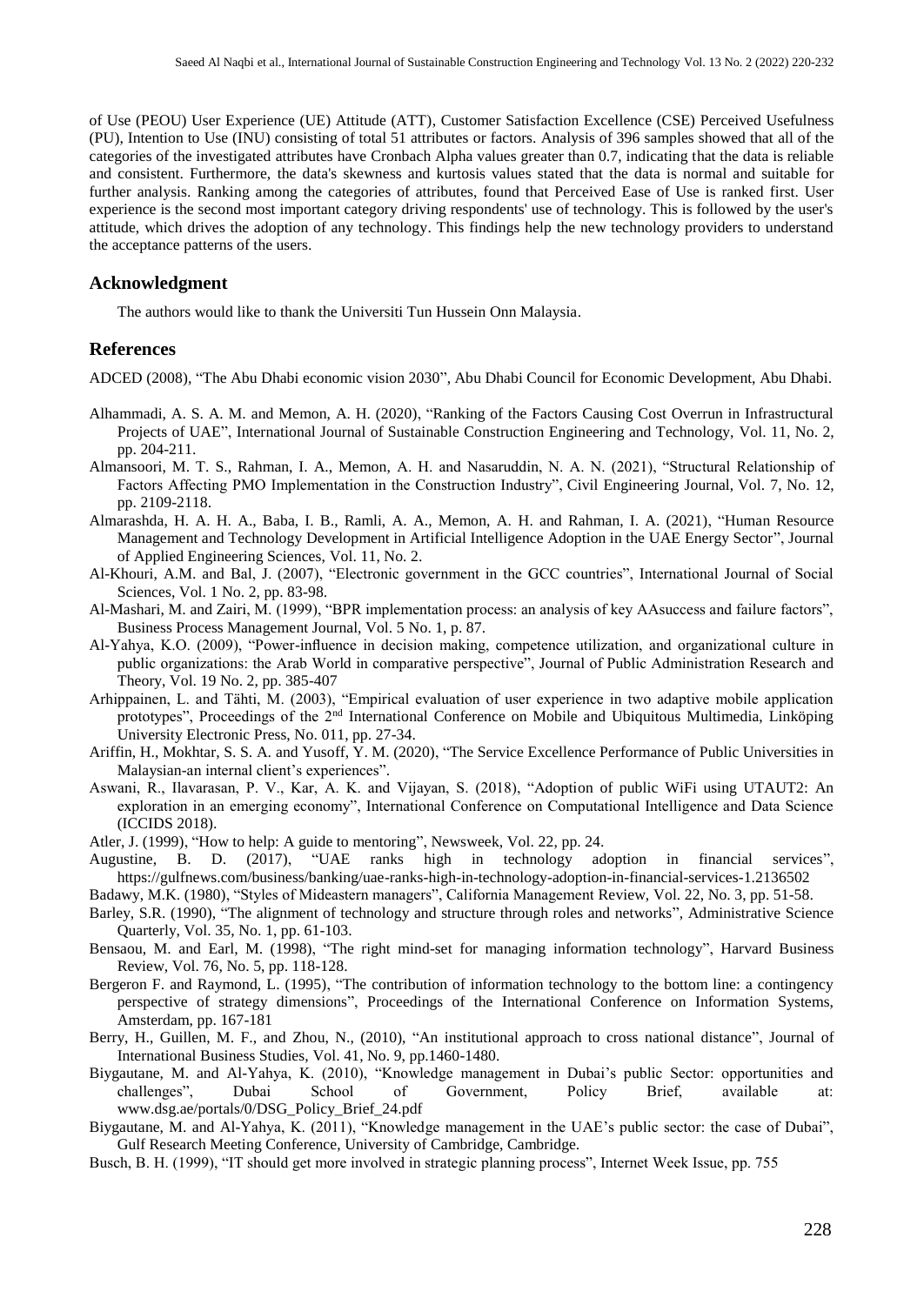- Castañeda, J. A., Muñoz-Leiva, F. and Luque, T. (2007), "Web Acceptance Model (WAM): Moderating effects of user experience", Information and management, Vol. 44, No. 4, pp. 384-396.
- Charland, A. and Leroux, B. (2011), "Mobile application development: web vs. native", Communications of the ACM, Vol. 54, No. 5, pp. 49-53.
- Chatterjee, S. and Kar, A. K. (2018), "Effects of successful adoption of information technology enabled services in proposed smart cities of India: from user experience perspective", Journal of Science and Technology Policy Management, Vol. 9, No. 2, pp. 189-209.
- Chen, Y. and Puttitanun, T., (2005), "Intellectual property rights and innovation in developing countries", J. Dev. Econ, Vol. 78, No. 2, pp. 474-493
- Chiravuri, A. and Abdul, M. (2016), "What determines the quality of e-Government Services in The UAE? Presenting A Framework", PACIS 2016 Proceedings. Paper 339. [Accessed: October 25, 2016] Available at: htp://aisel.aisnet.org/pacis2016/339
- Collis, J. and Hussey, R. (2013), "Business research: A practical guide for undergraduate and postgraduate students", Macmillan International Higher Education.
- Consolvo, S., Arnstein , L. and Franza, B. R. (2002), "User Study Techniques in the Design and Evaluation of a Ubicomp Environment", In the Proceedings of Ubi Comp 2002, LNCS 2498, Springer-Verlag, Berlin, pp. 73-90
- Croteau, A. M. and Bergeron, F. (2001), "An information technology trilogy: business strategy, technological deployment and organizational performance", The journal of strategic information systems, Vol. 10, No. 2, pp. 77-99.
- Crowswell, P.L. (1991), "Obstacles to GIS Implementation and Guidelines to Increase the Opportunities for Success", Urban and Regional Information Systems Association.
- Damanpour, F., (1991), "Organizational Innovation: a meta-analysis of effects of determinants and moderators", Acad. Manag. J., Vol. 34, No. 3, pp. 555–590.
- Darwish, A.Y. (1998), "Predictors of decision-making styles in a non-western country", Leadership and Organization Development Journal, Vol. 19 No. 7, pp. 366-373
- Deng, X., and Doll, W.J., Hendrickson, A.R., and Scazzero, J.A. (2005), "A multigroup analysis of structural invariance: an illustration using the technology acceptance model", Information and Management, Vol. 42, No. 5, pp. 745–759
- Dixon, J.R., Arnold, P., Heineke, J., Kim, J.S. and Mulligan, P. (1994), "Business process reengineering: improving in new strategic directions", California Management Review, Vol. 36, No. 4, pp. 93.
- Donnelly, M., Wisniewski, M., Dalrymple, J. F. and Curry, A. C. (1995), "Measuring service quality in local government: the SERVQUAL approach", International Journal of Public Sector Management, Vol. 8, No. 7, pp. 15-20.
- DPM Department of Urban Planning and Municipalities (2019), "Abu Dhabi Smart Department of Urban Planning and Municipalities", Retrieved Retrieved from:

https://play.google.com/store/apps/details?id=com.dpm.mobile.androidandhl=en

- European Commission (2010), "Member States competitiveness performance and policies", EU: SEC, European Commission
- Fondas, N. (1993), "Process innovation: reengineering work through information technology", Academy of Management Executive, Vol. 7 No. 2, pp. 100-103.
- Fu, X., Pietrobelli, C. and Soete, L. (2011), "The role of foreign technology and indigenous innovation in the emerging economies: technological change and catching-up", World Dev., Vol. 39, No. 7, pp. 1204–1212
- Gefen, D., Karahanna, E. and Straub, D. (2003), "Inexperience and experience with online stores: the importance of TAM and trust", IEEE Transactions on Engineering Management, Vol. 50, No. 3, pp. 1–15.
- Giudici, P. (2005), "Applied data mining: statistical methods for business and industry", John Wiley and Sons.
- Hair Jr, J. F., Sarstedt, M., Hopkins, L. and Kuppelwieser, V. G. (2014), "Partial least squares structural equation modeling (PLS-SEM): An emerging tool in business research", European business review.
- Hair, J. F., Hult, G. T. M., Ringle, C. M., Sarstedt, M., and Thiele, K. O. (2017), "Mirror, mirror on the wall: a comparative evaluation of composite-based structural equation modeling methods", Journal of the academy of marketing science, Vol. 45, No. 5, pp. 616-632.
- Handoko, F., Smith, A. and Burvill, C. (2014), "The role of government, universities, and businesses in advancing technology for SMEs' innovativeness", J. Chin. Econ. Bus. Stud, Vol. 12, No. 2, pp. 171–180
- Heeks, R. (1999), "Information and communication technologies, poverty and development", Development informatics working paper, Vol. 5.
- Henderson, J. C. and Venkatraman, H. (1999), "Strategic alignment: Leveraging information technology for transforming organizations", IBM systems journal, Vol. 32, No. 1, pp. 472-484.
- Hesson, M. (2007), "Business process reengineering in UAE public sector: a naturalization and residency case study", Business Process Management Journal, Vol. 13, No. 5, pp. 707-727.
- Hoadley, C. M. and Kilner, P. G. (2005), "Using technology to transform communities of practice into knowledgebuilding communities", ACM SIG Group Bulletin, Vol. 25, No. 1, pp. 31-40.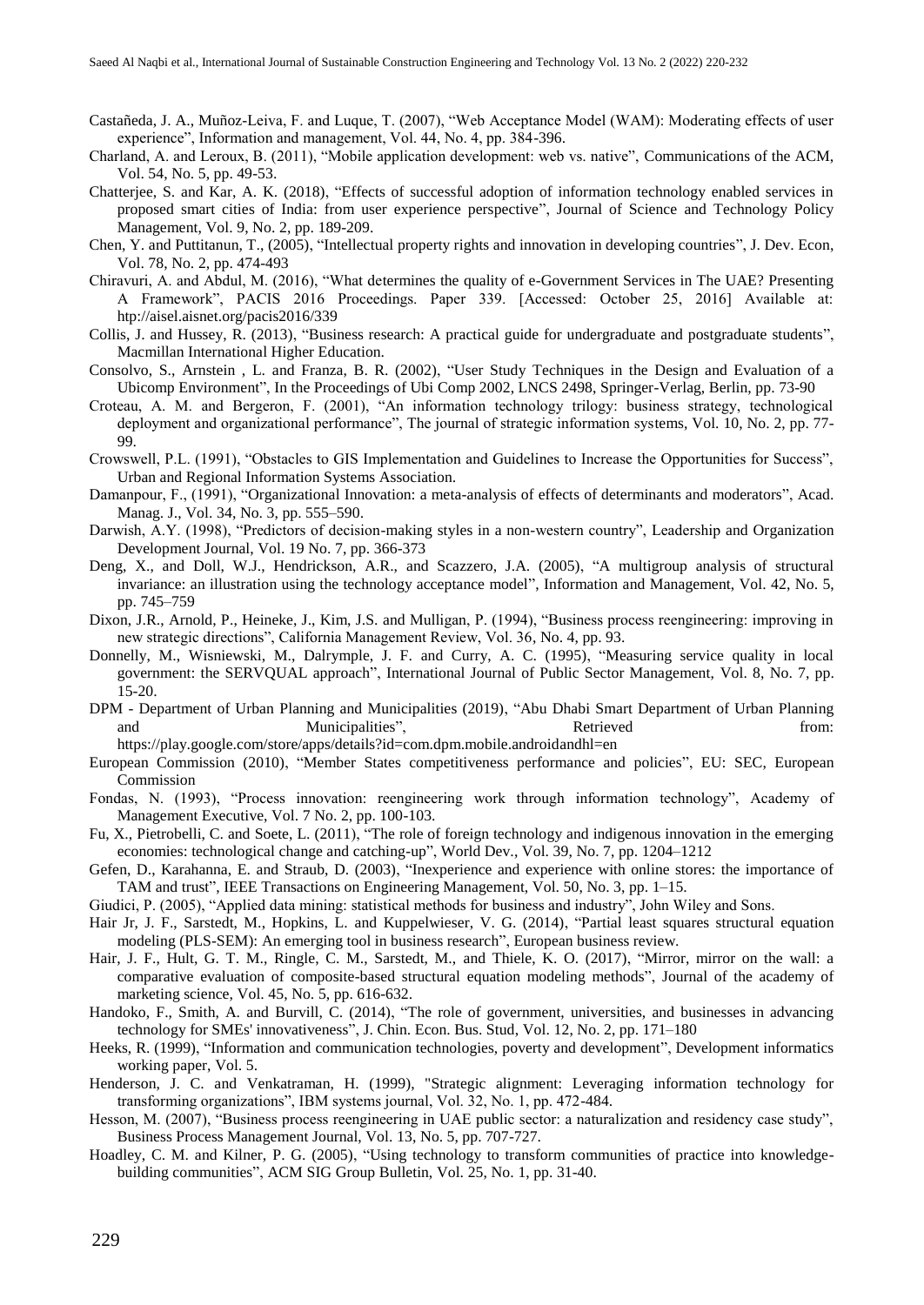- Hsi, S. (2003), "A study of user experiences mediated by nomadic web content in a museum", Journal of Computer Assisted Learning, Vol. 19, No. 3, pp. 308-319.
- Institute for Policy Studies (2018), "Global Inequality", Retrieved from: https://inequality.org/
- Janz B. D., Brancheau, J. C. and Wetherbe, J. C. (1996), "Key information systems management issues", MIS Quarterly, Vol. 20, No. 2, pp. 225-243
- Kaufmann D., Kraay A. and Mastruzzi, M. (2003), "Governance Matters III: governance indicators for 1996- 2002",
- The World Bank Institute, Draft for comment (2003), Retrieved from http://www.worldbank.org/wbi/governance/pubs/govmatters3.html
- Kim, Y.K., Lee, K., Park, W.G. and Choo, K. (2012), "Appropriate intellectual property protection and economic growth in countries at different levels of development", Res. Policy, Vol. 41, No. 2, pp. 358–375
- King, W. R. and He, J. (2006), "A meta-analysis of the technology acceptance model", Information and Management, Vol. 43, pp. 740–755
- Kline, R. B. (1998), "Software review: Software programs for structural equation modeling: Amos, EQS, and LISREL", Journal of psychoeducational assessment, Vol. 16, No. 4, pp. 343-364.
- Kudray, L.M. and Kleiner, B.H. (1997), "Global trends in managing change", Industrial Management, Vol. 39 No. 3, pp. 18.
- Kuipers, B. S., Higgs, M., Kickert, W., Tummers, L., Grandia, J., and Van der Voet, J. (2014), "The management of change in public organizations: A literature review", Public administration, Vol. 92, No. 1, pp. 1-20.
- Legris, P., Ingham, J. and Collerette, P. (2003), "Why do people use information technology? A critical review of the technology acceptance model", Information and management, Vol. 40, No. 3, pp. 191-204.
- Ma, Q. and Liu, L. (2004), "The Technology Acceptance Model: a metaanalysis of empirical findings", Journal of Organizational and End User Computing, Vol. 16, No. 1, pp. 59–72
- Mazzoleni, R. and Nelson, R.R. (1998), "Economic theories about the benefits and costs of patents", J. Econ, Vol. 32, No. 4, pp. 1031–1052
- Memon, A. H., Rahman, I. A., Akram, M. and Ali, N. M. (2014), "Significant factors causing time overrun in construction projects of Peninsular Malaysia", Modern Applied Science, Vol. 8, No. 4, pp. 16.
- Muijs, D. (2004), "Validity, reliability and generalisability. Doing quantitative research in education with SPSS", Sage, London, pp. 64-84.
- Muna, F.A. (1980), "The Arab Executive", St. Martin's Press, New York, NY.
- Natarajan, T., Balasubramanian, S. A. and Kasilingam, D. L. (2017), "Understanding the intention to use mobile shopping applications and its influence on price sensitivity", Journal of Retailing and Consumer Services, Vol. 37, pp. 8-22.
- Nemoto, T., and Beglar, D. (2014), "Likert-scale questionnaires", In JALT 2013 Conference Proceedings, pp. 1-8
- Oppenheim, A. N. (2000), "Questionnaire design, interviewing and attitude measurement", Bloomsbury Publishing.
- Park, D. Y., Goering, E. M., Head, K. J. and Ellis, R. J. B. (2017), "Implications for training on smartphone medication reminder app use by adults with chronic conditions: pilot study applying the technology acceptance model", JMIR formative research, Vol. 1, No. 1, pp. e8027.
- Poulymenakou, A. and Serafeimidis, V. (1997), "The Role of Evaluation in Deailng With Information Systems Failure: Conceptual Explorations", Failure and Lessons Learned in Information Technology Management, Vol. 1, No. 3, pp. 167-177.
- Raphaelian, G. and Broadbent, M. (1999), "Top CIO Issues for 1999: Juggling Eggshells", Gartner Group
- Revels, J., Tojib, D. and Tsarenko, Y. (2010), "Understanding consumer intention to use mobile services", Australasian Marketing Journal (AMJ), Vol. 18, No. 2, pp. 74-80.
- Rodney, M. and John, D. (1999), "Business process re-engineering in the public sector: a study of staff perceptions and critical success factors", Business Process Management Journal, Vol. 5 No. 1, pp. 33.
- Samonte, M. J. C., Cadiz, M. T. P., Camba, B. M. R. M. and Esguerra, G. G. (2018), "Herbal Medicine Information System Using Push and Pull Technology in Mobile Application. In TENCON 2018-2018", IEEE Region 10 Conference, pp. 2098-2103.
- SCAD (2014), "Abu Dhabi statistics", available at: www.scad.ae/en/statistics/Pages/Statistics.aspx?ThemeID2
- Scherer, R., Siddiq, F. and Tondeur, J. (2019), "The technology acceptance model (TAM): A meta-analytic structural equation modeling approach to explaining teachers' adoption of digital technology in education", Computers and Education, Vol. 128, pp. 13-35.
- Sekaran, U. and Bougie, R. (2016), "Research methods for business: A skill building approach", John Wiley and Sons.
- Shen, H., Luo, L. and Sun, Z. (2015), "What affect lower grade learner's perceived usefulness and perceived ease of use of mobile digital textbook learning system? An empirical factor analyses investigation in China", International Journal of Multimedia and Ubiquitous Engineering, Vol. 10, No. 1, pp. 33-46.
- Sheng, M. L. and Teo, T. S. (2012), "Product attributes and brand equity in the mobile domain: The mediating role of customer experience", International journal of information management, Vol. 32, No. 2, pp. 139-146.